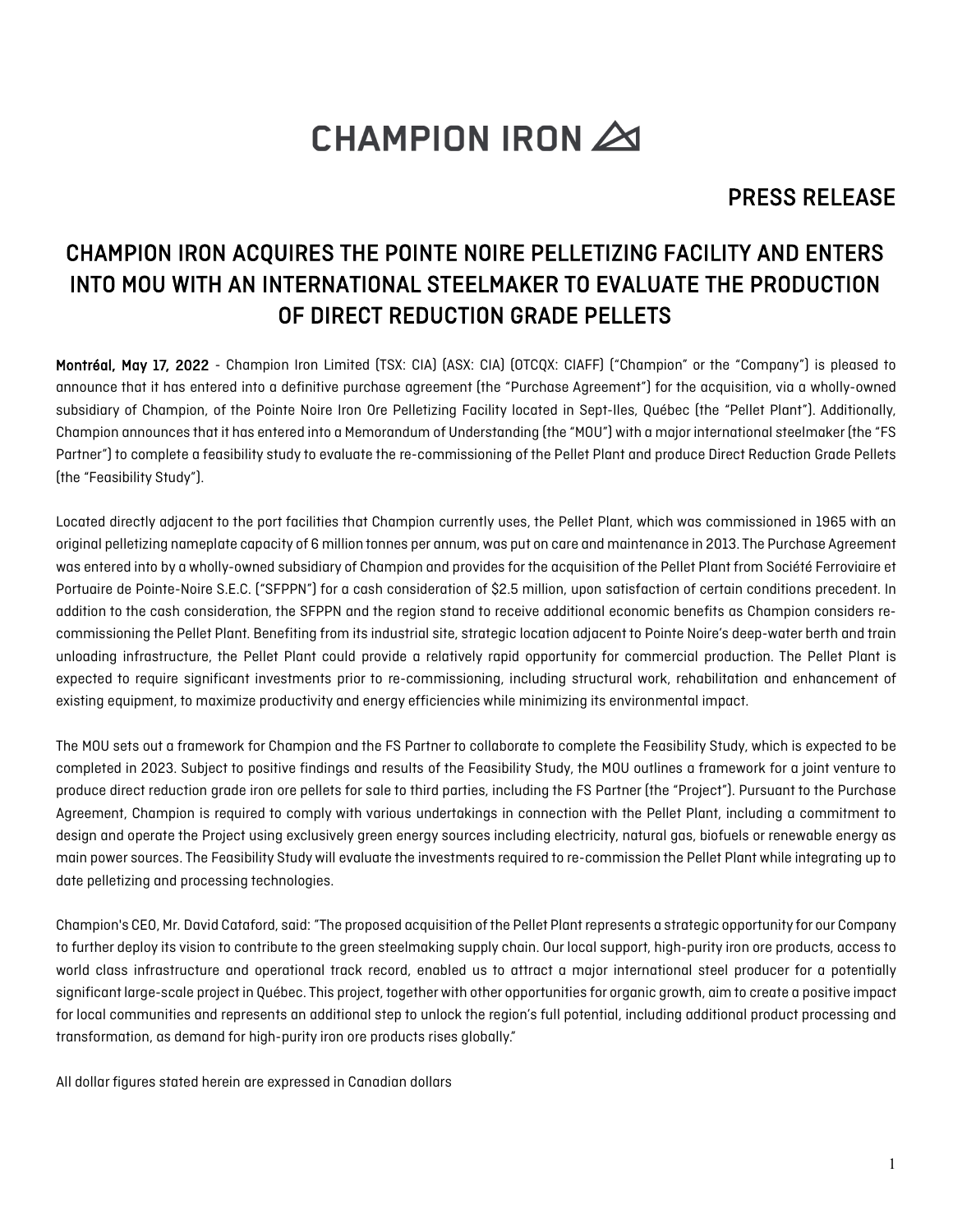#### About Champion Iron Limited

Champion Iron Limited, through its subsidiary Quebec Iron Ore Inc., owns and operates the Bloom Lake Mining Complex, located on the south end of the Labrador Trough, approximately 13 km north of Fermont, Québec. Bloom Lake is an open-pit operation with two concentrators that primarily source energy from renewable hydroelectric power. The Bloom Lake Phase I and Phase II plants have a combined nameplate capacity of 15 Mtpa and produce a low contaminant high-grade 66.2% Fe iron ore concentrate with a proven ability to produce a 67.5% Fe direct reduction quality concentrate. Bloom Lake's high-grade and low contaminant iron ore products have attracted a premium to the Platts IODEX 62% Fe iron ore benchmark. The Company ships iron ore concentrate from Bloom Lake by rail, to a ship loading port in Sept-Îles, Québec, and sells its iron ore concentrate to customers globally, including in China, Japan, the Middle East, Europe, South Korea, India and Canada. In addition to the Bloom Lake Mining Complex, Champion owns a portfolio of exploration and development projects in the Labrador Trough, including the Kamistiatusset Project located a few kilometres south-east of Bloom Lake, and the Consolidated Fire Lake North iron ore project, located approximately 40 km south of Bloom Lake.

#### Cautionary Note Regarding Forward-Looking Statements

This press release includes certain information and statements that may constitute "forward-looking statements" and "forward-looking information" under applicable securities laws. All statements other than statements of historical facts included in this press release that address future events, developments or performance that Champion expects to occur, including Management's expectations regarding (i) the acquisition of the Pellet Plant, satisfaction of the conditions precedent thereto, expected benefits of the acquisition, completion of the acquisition and its timing; (ii) the Pellet Plant re-commissioning, the Project and their potential, efficiencies, milestones, including completion, commissioning and commercial production, completion schedule and required investments; (ii) the Feasibility Study, its completion, results and expected timeline; (iv) the Company's strategy and organic growth opportunities; (v) the Company's focus on sustainability objectives, social matters and governance; (vi) regional potential and opportunities and (vii) the Company's vision to contribute to the green steelmaking supply chain and minimize environmental impact, are forward-looking statements. Forward-looking statements are statements that are not historical facts and are generally, but not always, identified by the use of words such as "plans", "expects", "is expected", "budget", "scheduled", "estimates", "continues", "forecasts", "projects", "predicts", "intends", "anticipates", "aims", "targets" or "believes", or variations of, or the negatives of, such words and phrases, or state that certain actions, events or results "may", "could", "would", "should", "might" or "will" be taken, occur or be achieved. Although Champion believes the expectations expressed in such forward-looking statements are based on reasonable assumptions, such forward-looking statements involve known and unknown risks, uncertainties and other factors, most of which are beyond the control of the Company, which may cause the Company's actual results, performance or achievements to differ materially from those expressed or implied by such forward-looking statements. Factors that could cause the actual results to differ materially from those expressed in forward-looking statements include, without limitation: the results of feasibility studies; changes in the assumptions used to prepare feasibility studies; project delays; continued availability of capital and financing and general economic, market or business conditions; general economic, competitive, political and social uncertainties; future prices of iron ore; future transportation costs, failure of plant, equipment or processes to operate as anticipated; delays in obtaining governmental approvals, necessary permitting or in the completion of development or construction activities; the effects of catastrophes and public health crises, including impact of COVID-19 on the global economy, the iron ore market and Champion's operations, as well as those factors discussed in the section entitled "Risk Factors" of the Company's 2021 Annual Information Form and the MD&A for the fiscal year ended March 31, 2021, all of which are available on SEDAR at www.sedar.com, the ASX at www.asx.com.au and the Company's website at www.championiron.com. There can be no assurance that such information will prove to be accurate, as actual results and future events could differ materially from those anticipated in such forward-looking information. Accordingly, readers should not place undue reliance on forward-looking information.

All of Champion's forward-looking information contained in this press release is given as of the date hereof or such other date or dates specified in such statements and is based upon the opinions and estimates of Champion's Management and information available to